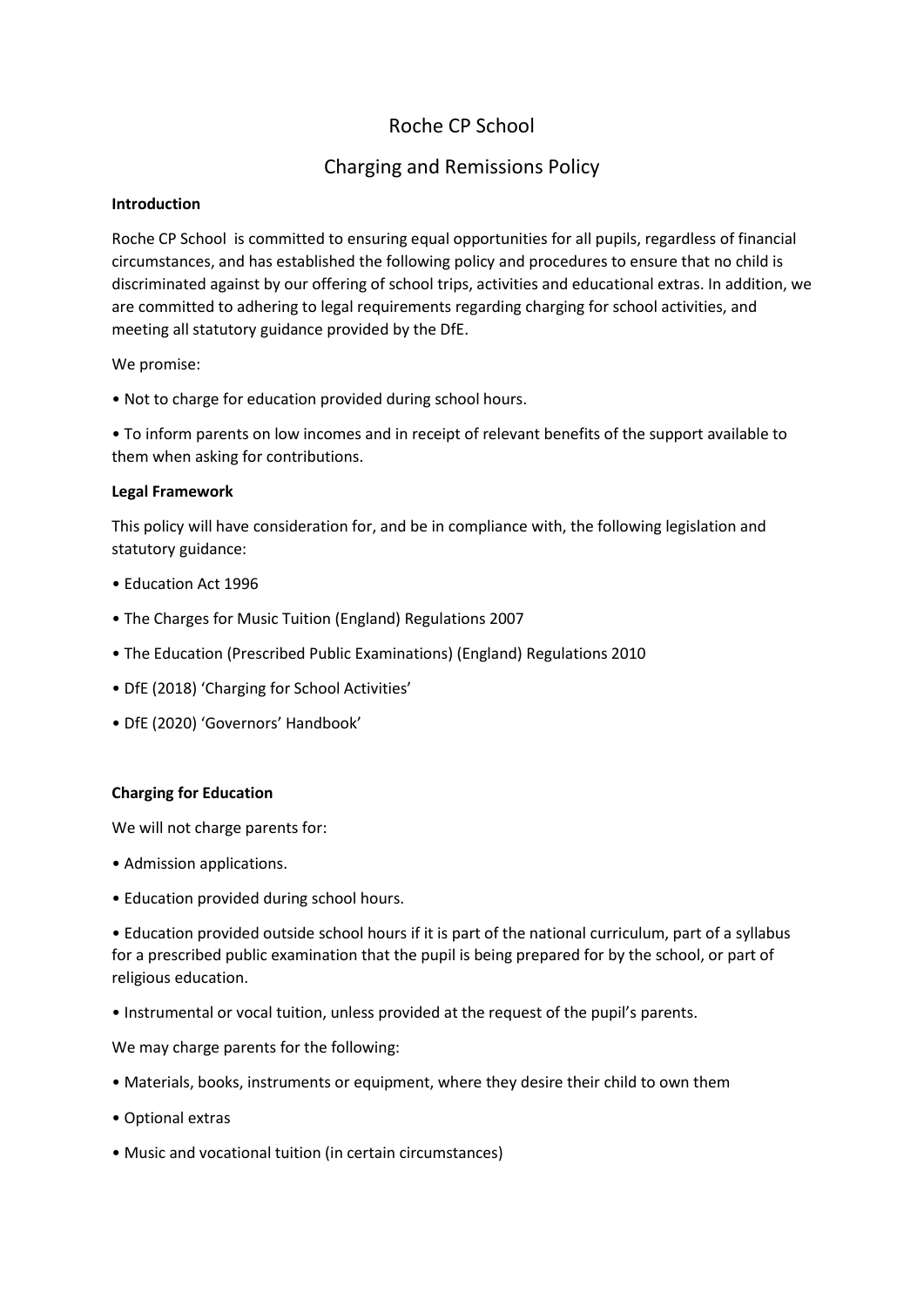• Certain early years provision. Parents can expect to pay for any meals offered by the provider alongside their free entitlement. Parents can also expect to pay for other consumables or additional activities offered by the provider, such as nappies or trips.

• Use of community facilities

## **Optional Extras**

We may charge parents for the following optional extras:

• Education provided outside of school time that is not: 1. Part of the national curriculum. 2. Part of a syllabus for a prescribed public examination that the pupil is being prepared for at the school. 3. Religious education. Page | 4

- Transport, other than that arranged by the LA for the pupil to be provided with education
- Board and lodging for a pupil on a residential visit
- Extended day services offered to pupils

When calculating the cost of optional extras, Trust schools will only take into account the following: • Materials, books, instruments or equipment provided in relation to the optional extra

- The cost of buildings and accommodation
- The employment of non-teaching staff

• The cost of teaching staff (including teaching assistants) under contracts for services purely to provide an optional extra

• The cost, or an appropriate proportion of the costs, for teaching staff employed to provide vocal tuition or tuition in playing a musical instrument

School will not charge in excess of the actual cost of providing the optional extra divided by the number of participating pupils. We will not charge a subsidy for any pupils wishing to participate but whose parents are unwilling or unable to pay the full charge. If a proportion of the activity takes place during school hours, we will not charge for the cost of alternative provision for those not participating. Participation in any optional activity will be on the basis of parental choice and a willingness to meet the charges. Therefore, parental agreement is a pre-requisite for the provision of an optional extra.

#### **Voluntary contributions**

We may, from time-to-time, ask for voluntary contributions towards the benefit of the school or school activities. If an activity cannot be funded without voluntary contributions, we will make this clear to parents at the outset. We will also make it clear that there is no obligation for parents to make a contribution, and notify parents whether assistance is available.

No child will be excluded from an activity simply because their parents are unwilling or unable to pay. If a parent is unwilling or unable to pay, their child will still be given an equal opportunity to take part in the activity. If insufficient voluntary contributions are raised to fund an activity, and the school cannot fund it via another source, the activity will be cancelled.

We will strive to ensure that parents do not feel pressurised into making voluntary contributions.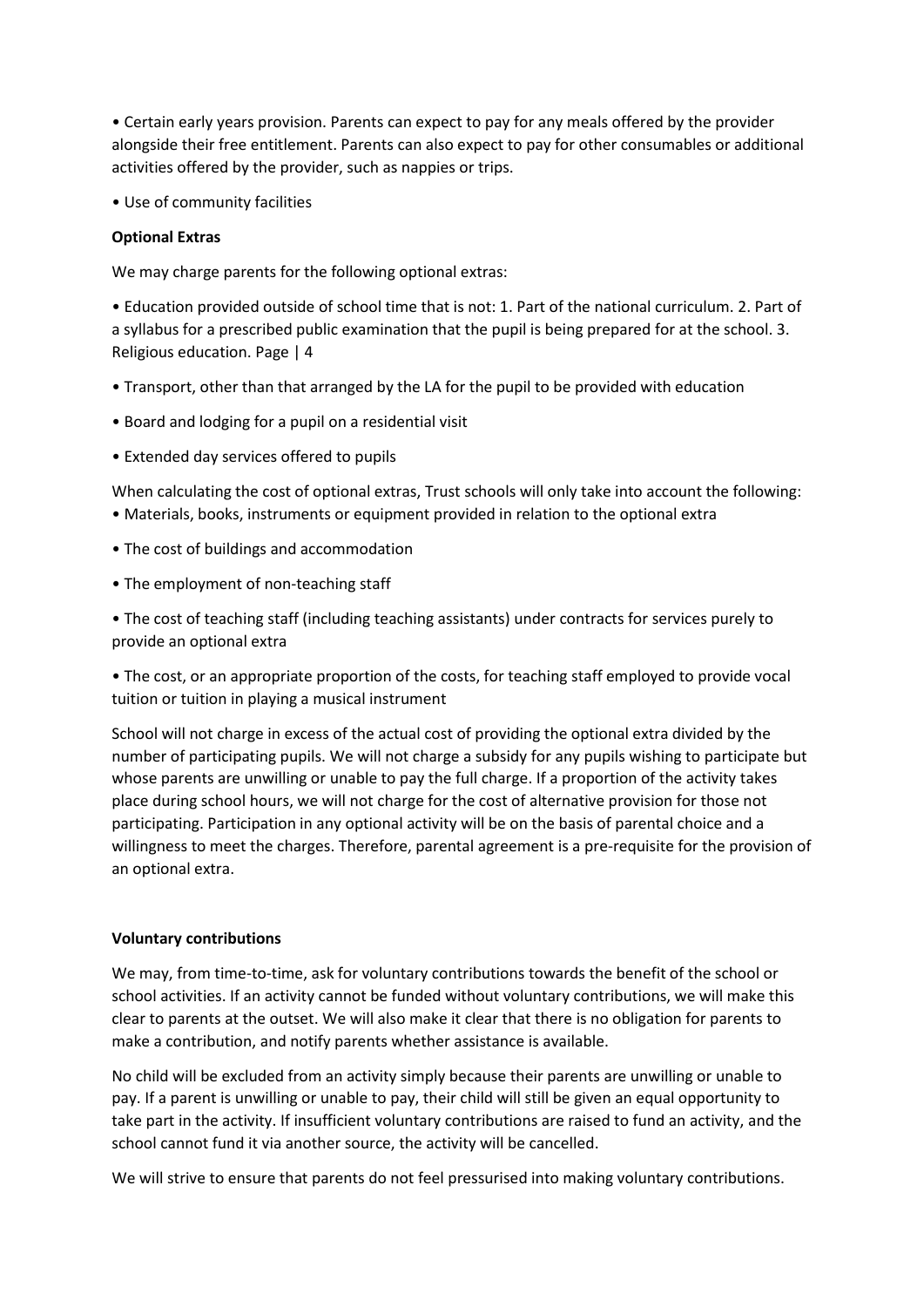## **Music Tuition**

Music tuition is the only exception to the rule that all education provided during school hours must be free. The Charges for Music Tuition (England) Regulations 2007 allow for charges to be made for vocal or instrumental tuition provided either individually or to groups of any size – provided that the tuition is at the request of the pupil's parents. The charges will not exceed the cost of the provision, including the cost of the staff providing the tuition.

# **Transport**

We will not charge for:

• Transporting registered pupils to or from the school premises, where the LA has a statutory obligation to provide the transport.

• Transporting registered pupils to other premises where the governing body or LA has arranged for pupils to be educated. Page | 5

• Transport provided for an educational visit.

#### **Residential visits**

We will not charge for:

• Education provided on any visit that takes place during school hours.

• Education provided on any visit that takes place outside school hours if it is part of the national curriculum, part of a syllabus for a prescribed public examination that the pupil is being prepared for at the school, or part of religious education.

• Supply teachers to cover for teachers accompanying pupils on visits.

We may charge for board and lodging – but the charge will not exceed the actual cost.

Parents will be exempt from board and lodging costs if they can prove that they are in receipt of one or more of the following benefits:

- Income Support
- Income Based Jobseekers Allowance
- Support under part VI of the Immigration and Asylum Act 1999

• Child Tax Credit, provided that Working Tax Credit is not also received, and the family's income assessed by Her Majesty's Revenue and Customs) did not exceed £16,190 in the previous financial year

- The guarantee element of State Pension Credit
- An income related employment and support allowance
- Working Tax Credit run-on paid for four weeks after they stop qualifying for Working Tax Credit

• Universal Credit – if they apply on or after 1 April 2018, their household income must be less than £7,400 a year (after tax and not including any benefits they receive)